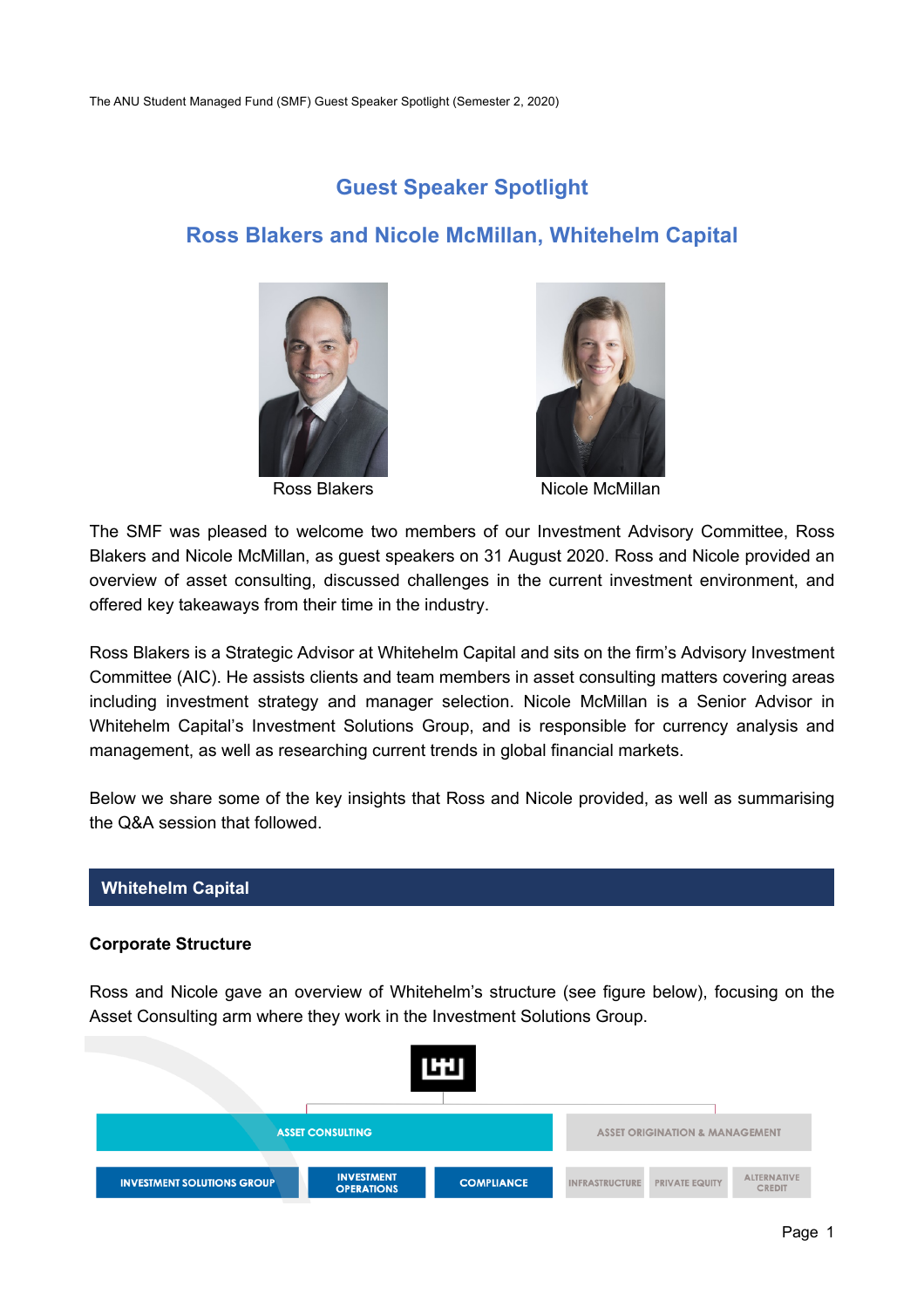The Asset Consulting arm, whose clients are predominantly Australian superannuation funds, comprises of three groups. The Investment Solutions Group provides investment guidance and insights to clients, helping them to achieve their goals with efficient use of resources. The Investment Operations team assists in proposing and implementing investment recommendations subject to client needs. Meanwhile, the Compliance team verifies the feasibility of potential solutions and provides market insights.

#### **Investment Manager Selection Process**

Many clients entrust investment managers to invest on their behalf. Whitehelm assists them by undertaking a rigorous manager selection process, ultimately selecting the most appropriate manager from a large initial pool (~70) based on the client's objectives and manager's capabilities.

The first step is to understand the client's beliefs and objectives, such as specific targets for returns and tracking error. Manager screening is then undertaken to identify potentially suitable managers. In addition to the potential to deliver performance, other considerations might be management fees, ability to manage tax, or investment style, e.g. value vs. quality, large vs. small-cap, active vs. passive. The qualitative screening helps identify managers with specific styles that align with the clients' objectives. Manager capability is also examined, in part through an evaluation of past investment performance taking into account the size of investments and how their style has been performing. In this context, it is important to assess whether they are able to meet their promised target returns, given the market environment. In the case of multi-manager investing, the screening process also seeks to identify managers with sufficiently different styles and market exposures in order to reduce redundancy that can arise from too much overlap between managers.

Ross and Nicole emphasized the importance of in-depth due diligence, to mitigate behavioural biases such as manager over-confidence. This often leads managers to hold stocks for too long and unwind profitable positions too slowly, missing the perfect timing to exit. This bias has led quantitative funds to use the selling decisions of successful funds as a profitable signal to short stocks.

### **Governance and Decision-Making Structure**

Whitehelm uses a rigorous decision-making process in preparing a recommendation for a client. Advisors first draft a paper outlining the recommendation and supporting analysis, which is then reviewed by internal peers. It is then submitted to the AIC for review and comment. If the recommendation is rejected at any stage, the team will go back to the drawing board. The final proposal presented to clients therefore undergoes multiple rounds of discussion and screening.

To enable Whitehelm to respond quickly to fast-moving financial markets, out-of-session meetings with clients' and their Investment Committees may be organised in reaction to sudden market fluctuations. The efficiency of this process depends on clients' governance processes as well, with some set up to react quickly to market fluctuations and others less suited to opportunistic short-term investment decisions.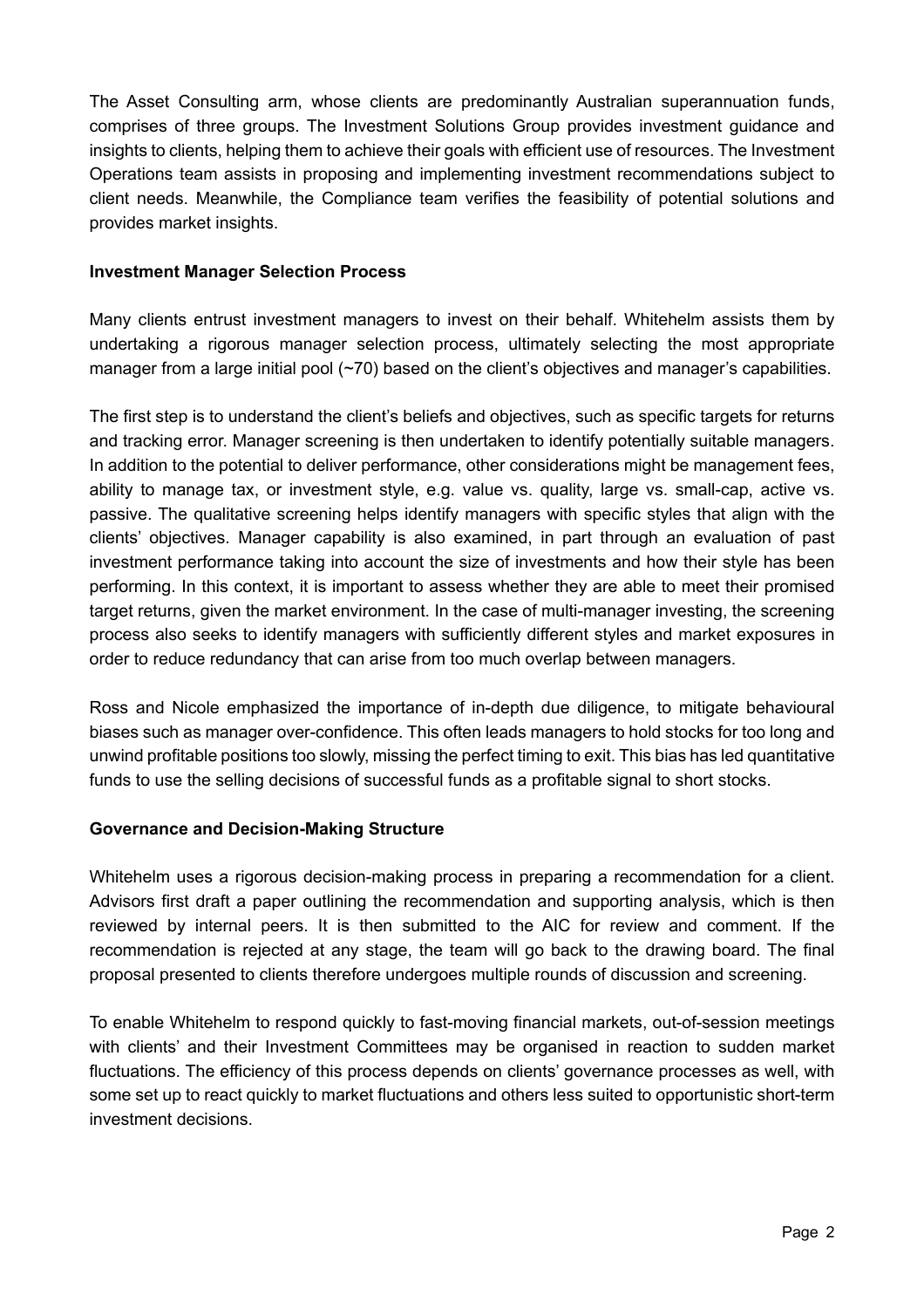#### **Importance of Company Culture**

Culture has tremendous importance to the long-term performance of a company, and is key to gaining the trust of clients. At Whitehelm Capital, employees are strongly encouraged to embrace company culture and values such as teamwork and integrity. Such factors form part of employee KPIs and can influence their salaries. Likewise, when evaluating potential external managers, evaluation of fund culture is critical, albeit challenging.

Ross and Nicole emphasised the importance of considering the culture of your company through the course of your career. This can be difficult to gauge at the start, and usually becomes clearer the longer one remains with a firm. If senior managers uphold the wrong fundamental values, there is a greater risk of a scandal arising from poor work culture. When evaluating potential employers, the Glassdoor website can be useful for evaluating corporate culture.

#### **The Mantras of an Asset Consultant**

Ross and Nicole shared their mantras for asset consulting, including:

- Performance can be measured by whether the client adopts the final recommendations.
- Absolute clarity on the client's investment beliefs and objectives is crucial, as these should form the basis of investment decisions. For example, while superannuation funds typically focus more on absolute performance, peer risk may still be relevant if a client cares about relative performance.
- Consultants should consider diverse dimensions of risk. They need to be critical, sceptical of market behaviour and trust their own judgement. Before making a recommendation to a client, they should try to spot potential weaknesses and aim to "break their solution", with a view to avoiding outcomes that could fail.

#### **Considerations for Asset Allocation**

The current financial market is structurally challenged, with numerous threats:

- 1. The interplay of extreme monetary and fiscal policies;
- 2. Extreme debt, valuations and inequality, with high debt levels partly due to central banks keeping interest rates low to stimulate the economy since the Global Financial Crisis;
- 3. Climate change is being taken more seriously, with some governments issuing green bonds;
- 4. Changes in the geopolitical climate, with de-globalization raising market volatility;
- 5. The downward shift in interest rates is having profound impacts on market movements, and is affecting asset pricing via discounted cash flow (DCF) modelling effects.

Markets hence face a number of risks. New portfolio protection tools are needed.